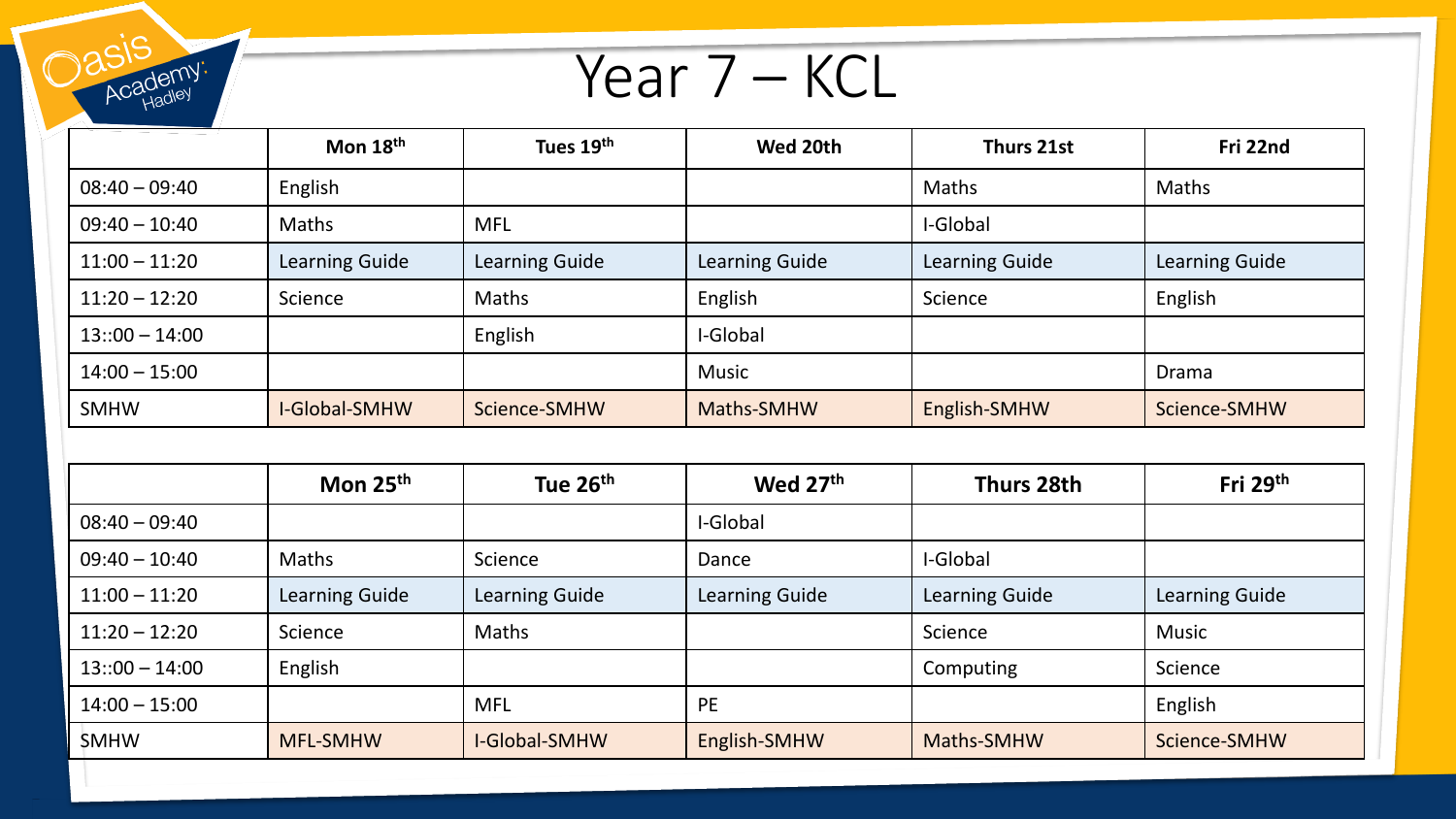Year 7 – ICL

**Oasis** 

|                  | Mon 18 <sup>th</sup> | Tues 19th      | Wed 20th       | Thurs 21st     | Fri 22nd       |
|------------------|----------------------|----------------|----------------|----------------|----------------|
| $08:40 - 09:40$  |                      |                | <b>MFL</b>     | Maths          | Maths          |
| $09:40 - 10:40$  | Maths                |                |                | Drama          |                |
| $11:00 - 11:20$  | Learning Guide       | Learning Guide | Learning Guide | Learning Guide | Learning Guide |
| $11:20 - 12:20$  | Science              | Maths          | English        | Science        | English        |
| $13::00 - 14:00$ | -Global              | <b>Music</b>   | I-Global       |                |                |
| $14:00 - 15:00$  |                      | <b>MFL</b>     |                |                | I-Global       |
| <b>SMHW</b>      | <b>I-Global-SMHW</b> | Science-SMHW   | Maths-SMHW     | English-SMHW   | Science-SMHW   |

|                  | Mon $25th$      | Tue 26 <sup>th</sup> | Wed 27th       | Thurs 28th     | Fri 29th       |
|------------------|-----------------|----------------------|----------------|----------------|----------------|
| $08:40 - 09:40$  |                 | English              | I-Global       |                |                |
| $09:40 - 10:40$  | Maths           | Science              | PE             | Drama          | <b>PE</b>      |
| $11:00 - 11:20$  | Learning Guide  | Learning Guide       | Learning Guide | Learning Guide | Learning Guide |
| $11:20 - 12:20$  | Science         | <b>Maths</b>         |                | Science        | Computing      |
| $13::00 - 14:00$ | English         |                      | English        | English        | Science        |
| $14:00 - 15:00$  |                 |                      |                |                |                |
| <b>SMHW</b>      | <b>MFL-SMHW</b> | <b>I-Global-SMHW</b> | English-SMHW   | Maths-SMHW     | Science-SMHW   |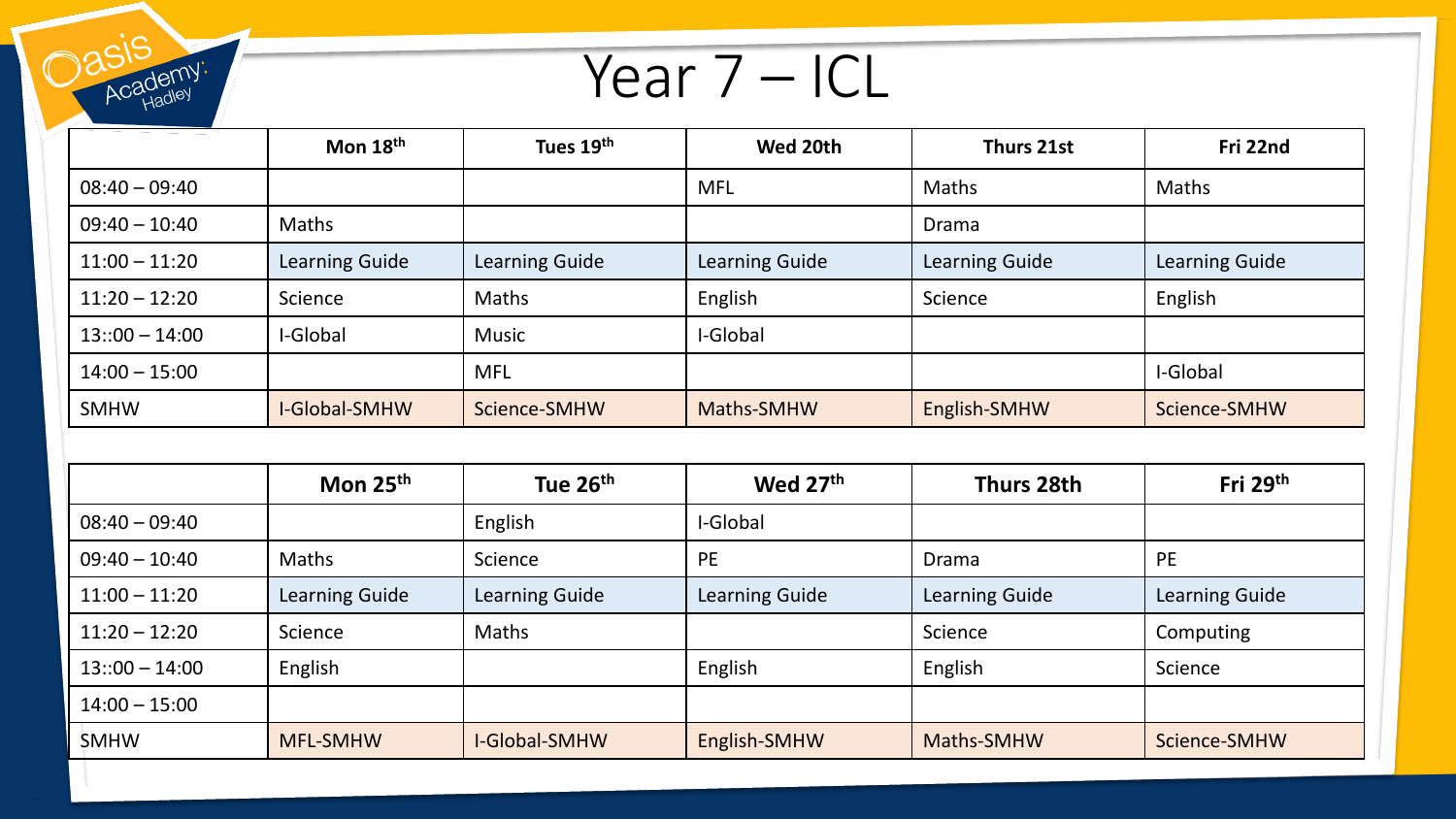Year 7 – SUR

|                  | Mon 18th             | Tues 19th             | Wed 20th              | Thurs 21st     | Fri 22nd              |
|------------------|----------------------|-----------------------|-----------------------|----------------|-----------------------|
| $08:40 - 09:40$  |                      |                       | <b>Music</b>          | Maths          | Maths                 |
| $09:40 - 10:40$  | <b>Maths</b>         | <b>PE</b>             | English               |                |                       |
| $11:00 - 11:20$  | Learning Guide       | Learning Guide        | <b>Learning Guide</b> | Learning Guide | Learning Guide        |
| $11:20 - 12:20$  | Science              | <b>Maths</b>          |                       | Science        | I-Global              |
| $13::00 - 14:00$ |                      |                       |                       |                | <b>MFL</b>            |
| $14:00 - 15:00$  | English              | I-Global              | I-Global              | <b>MFL</b>     |                       |
| <b>SMHW</b>      | <b>I-Global-SMHW</b> | Science-SMHW          | Maths-SMHW            | English-SMHW   | Science-SMHW          |
|                  |                      |                       |                       |                |                       |
|                  | Mon 25th             | Tue 26 <sup>th</sup>  | Wed 27th              | Thurs 28th     | Fri 29th              |
| $08:40 - 09:40$  |                      |                       |                       |                |                       |
| $09:40 - 10:40$  | <b>Maths</b>         | Science               | I-Global              | English        | English               |
| $11:00 - 11:20$  | Learning Guide       | <b>Learning Guide</b> | Learning Guide        | Learning Guide | <b>Learning Guide</b> |
| $11:20 - 12:20$  | Science              | <b>Maths</b>          |                       | Science        |                       |
| $13::00 - 14:00$ |                      | <b>Music</b>          | Drama                 | Dance          | Science               |
| $14:00 - 15:00$  | English              |                       | English               |                | Computing             |
| <b>SMHW</b>      | <b>MFL-SMHW</b>      | <b>I-Global-SMHW</b>  | English-SMHW          | Maths-SMHW     | Science-SMHW          |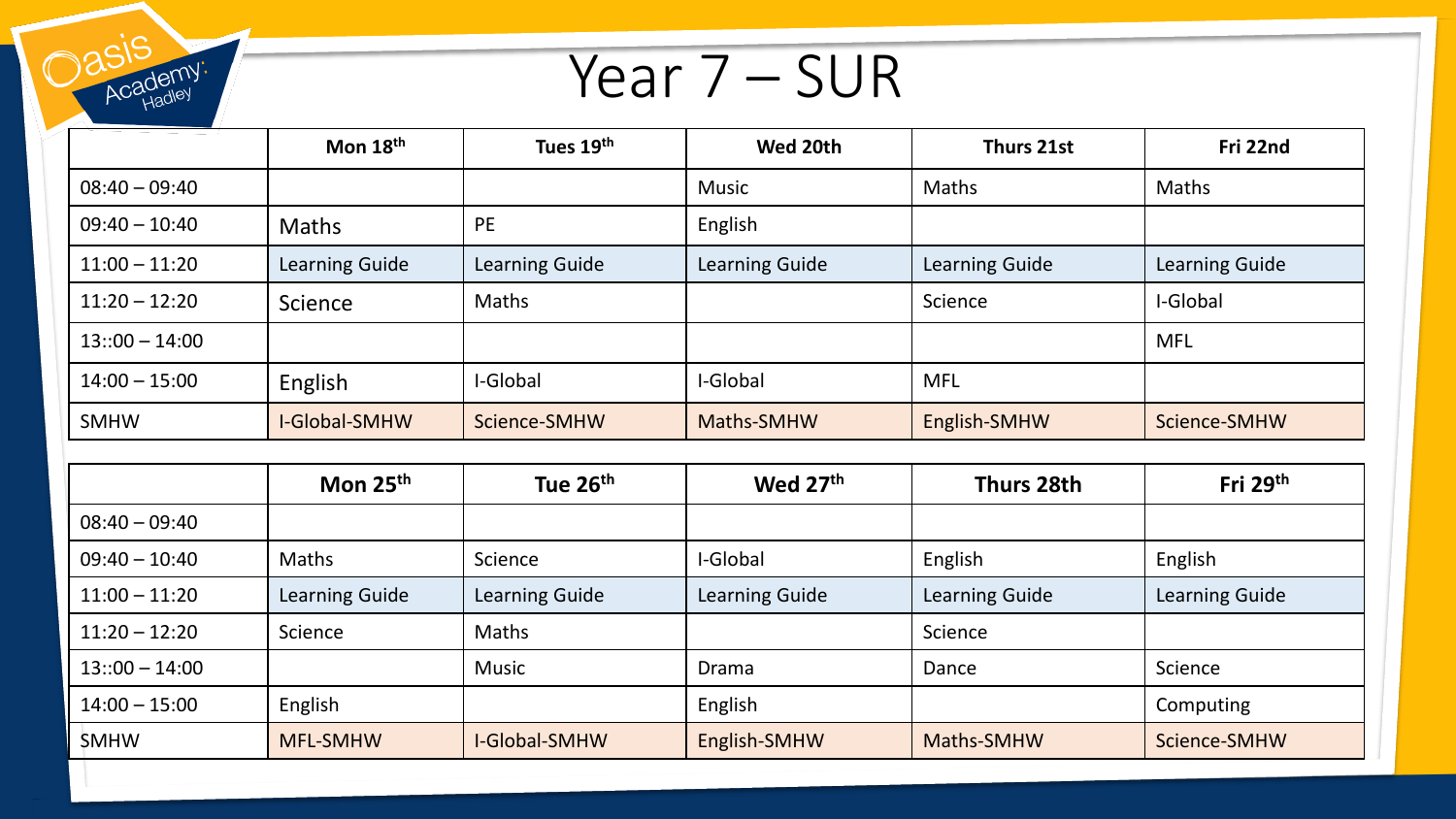Year 7 – MIT

|                  | Mon 18 <sup>th</sup> | Tues 19th      | Wed 20th       | Thurs 21st     | Fri 22nd       |
|------------------|----------------------|----------------|----------------|----------------|----------------|
| $08:40 - 09:40$  | English              |                | I-Global       | Maths          | Maths          |
| $09:40 - 10:40$  | Maths                | I-Global       | <b>Music</b>   |                | <b>PE</b>      |
| $11:00 - 11:20$  | Learning Guide       | Learning Guide | Learning Guide | Learning Guide | Learning Guide |
| $11:20 - 12:20$  | Science              | <b>Maths</b>   |                | Science        |                |
| $13::00 - 14:00$ |                      |                |                | English        | I-Global       |
| $14:00 - 15:00$  |                      | <b>MFL</b>     | Computing      |                |                |
| <b>SMHW</b>      | <b>I-Global-SMHW</b> | Science-SMHW   | Maths-SMHW     | English-SMHW   | Science-SMHW   |

|                  | Mon $25th$      | Tue 26 <sup>th</sup> | Wed 27th       | Thurs 28th     | Fri 29th       |
|------------------|-----------------|----------------------|----------------|----------------|----------------|
| $08:40 - 09:40$  |                 |                      | I-Global       | Maths          |                |
| $09:40 - 10:40$  | <b>Maths</b>    | Science              | Music          | English        |                |
| $11:00 - 11:20$  | Learning Guide  | Learning Guide       | Learning Guide | Learning Guide | Learning Guide |
| $11:20 - 12:20$  | Science         | <b>Maths</b>         |                | Science        | Drama          |
| $13::00 - 14:00$ | <b>MFL</b>      | English              | English        |                | Science        |
| $14:00 - 15:00$  |                 |                      |                |                | <b>Music</b>   |
| <b>SMHW</b>      | <b>MFL-SMHW</b> | <b>I-Global-SMHW</b> | English-SMHW   | Maths-SMHW     | Science-SMHW   |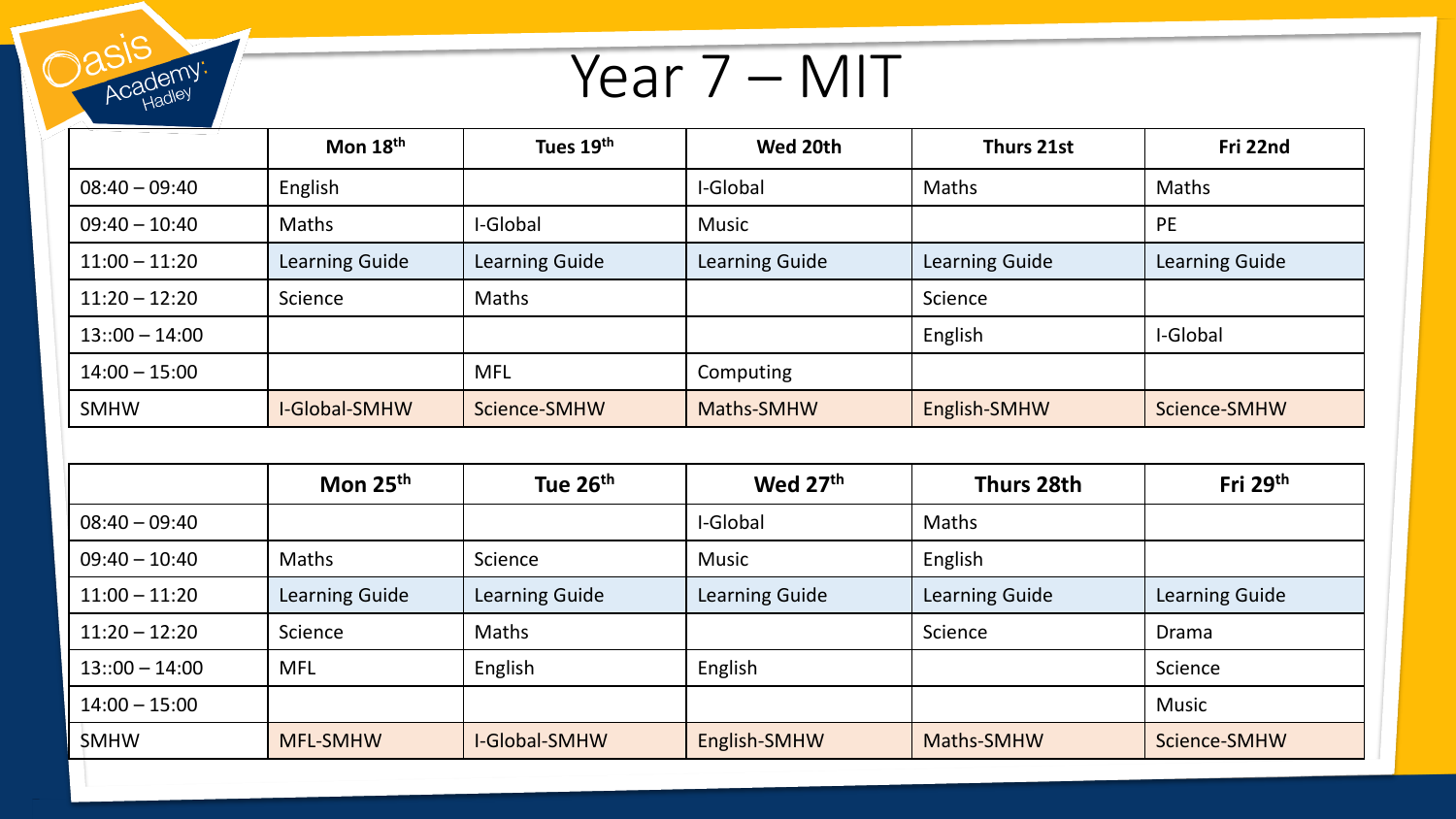Year 7 – SHE

| Dasis<br>Academy: | Year 7 – SHE          |                       |                       |                       |                       |  |  |  |
|-------------------|-----------------------|-----------------------|-----------------------|-----------------------|-----------------------|--|--|--|
|                   | Mon 18th              | Tues 19th             | Wed 20th              | Thurs 21st            | Fri 22nd              |  |  |  |
| $08:40 - 09:40$   |                       |                       | I-Global              | <b>Maths</b>          | <b>Maths</b>          |  |  |  |
| $09:40 - 10:40$   | <b>Maths</b>          | <b>PE</b>             | <b>MFL</b>            | English               | I-Global              |  |  |  |
| $11:00 - 11:20$   | Learning Guide        | Learning Guide        | Learning Guide        | <b>Learning Guide</b> | <b>Learning Guide</b> |  |  |  |
| $11:20 - 12:20$   | Science               | Maths                 |                       | Science               |                       |  |  |  |
| $13::00 - 14:00$  | <b>Music</b>          |                       |                       |                       | Computing             |  |  |  |
| $14:00 - 15:00$   |                       | English               | English               |                       | <b>MFL</b>            |  |  |  |
| <b>SMHW</b>       | <b>I-Global-SMHW</b>  | Science-SMHW          | Maths-SMHW            | English-SMHW          | Science-SMHW          |  |  |  |
|                   |                       |                       |                       |                       |                       |  |  |  |
|                   | Mon $25th$            | Tue 26th              | Wed 27th              | <b>Thurs 28th</b>     | Fri 29th              |  |  |  |
| $08:40 - 09:40$   |                       |                       | English               | <b>Maths</b>          |                       |  |  |  |
| $09:40 - 10:40$   | <b>Maths</b>          | Science               |                       | English               | I-Global              |  |  |  |
| $11:00 - 11:20$   | <b>Learning Guide</b> | <b>Learning Guide</b> | <b>Learning Guide</b> | <b>Learning Guide</b> | <b>Learning Guide</b> |  |  |  |
| $11:20 - 12:20$   | Science               | <b>Maths</b>          |                       | Science               | Drama                 |  |  |  |
| $13::00 - 14:00$  | <b>Music</b>          | English               | I-global              |                       | Science               |  |  |  |
| $14:00 - 15:00$   |                       |                       | Computing             |                       |                       |  |  |  |
| <b>SMHW</b>       | <b>MFL-SMHW</b>       | <b>I-Global-SMHW</b>  | English-SMHW          | <b>Maths-SMHW</b>     | Science-SMHW          |  |  |  |